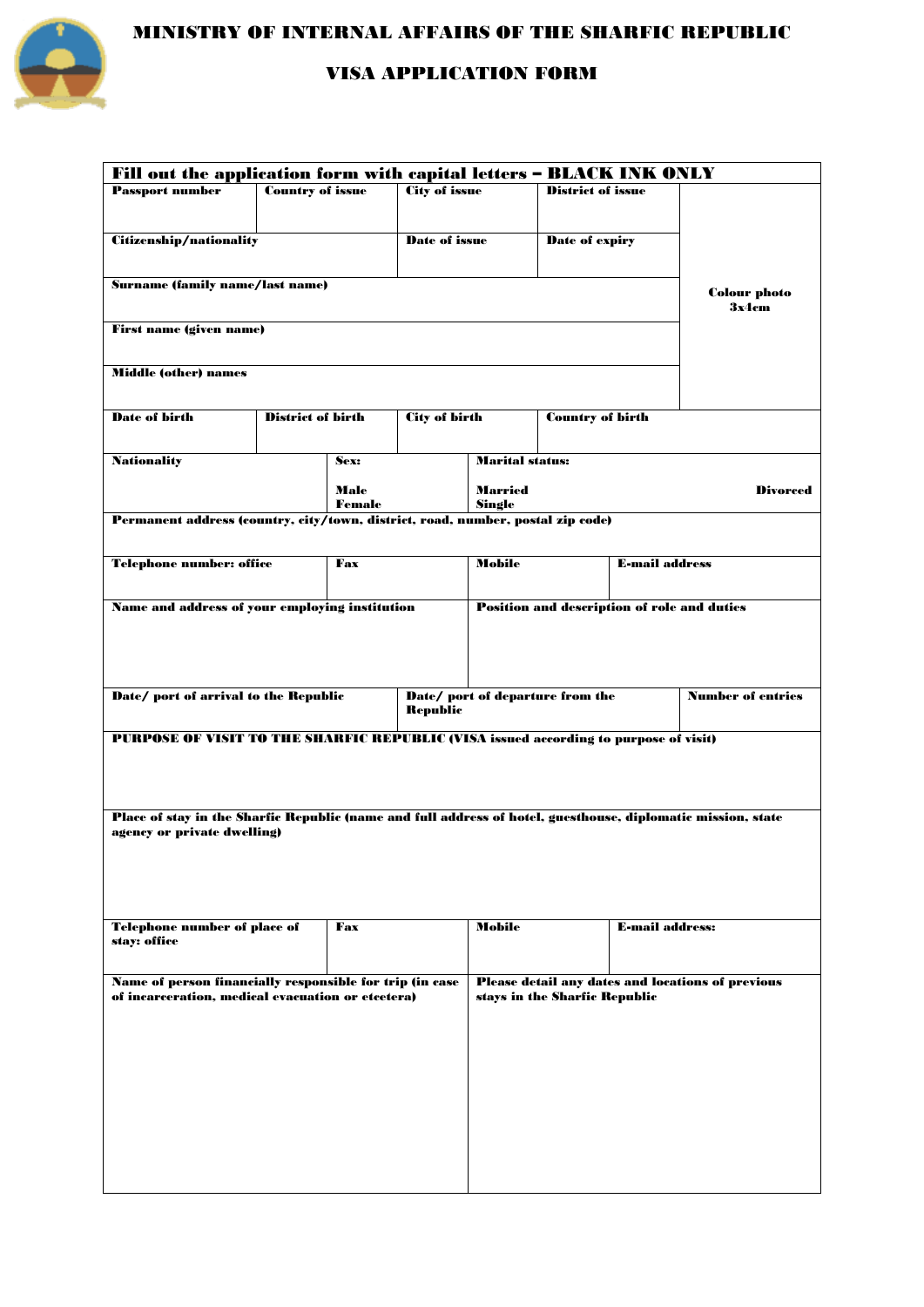

# MINISTRY OF INTERNAL AFFAIRS OF THE SHARFIC REPUBLIC

## VISA APPLICATION FORM

| Have you ever been issued a Sharfic Visa? if YES:                                                                                                                                                                         |                                                                                                                                                |                      |                                                            |                                     |                         |                           |     |  |  |  |  |  |
|---------------------------------------------------------------------------------------------------------------------------------------------------------------------------------------------------------------------------|------------------------------------------------------------------------------------------------------------------------------------------------|----------------------|------------------------------------------------------------|-------------------------------------|-------------------------|---------------------------|-----|--|--|--|--|--|
| When?                                                                                                                                                                                                                     | <b>Where?</b>                                                                                                                                  | <b>Type of visa?</b> |                                                            | <b>Requested length</b><br>of stay? |                         | Given length of<br>stay?  |     |  |  |  |  |  |
|                                                                                                                                                                                                                           |                                                                                                                                                |                      |                                                            |                                     |                         |                           |     |  |  |  |  |  |
|                                                                                                                                                                                                                           |                                                                                                                                                |                      |                                                            |                                     |                         |                           |     |  |  |  |  |  |
|                                                                                                                                                                                                                           |                                                                                                                                                |                      |                                                            |                                     |                         |                           |     |  |  |  |  |  |
|                                                                                                                                                                                                                           | Have you ever been refused a Sharfic Visa? if YES:                                                                                             |                      |                                                            |                                     |                         |                           |     |  |  |  |  |  |
| When?                                                                                                                                                                                                                     | <b>Where?</b>                                                                                                                                  | <b>Type of visa?</b> |                                                            |                                     | <b>Requested length</b> |                           |     |  |  |  |  |  |
|                                                                                                                                                                                                                           |                                                                                                                                                |                      |                                                            | of stay?                            |                         | for refusal?              |     |  |  |  |  |  |
|                                                                                                                                                                                                                           |                                                                                                                                                |                      |                                                            |                                     |                         |                           |     |  |  |  |  |  |
|                                                                                                                                                                                                                           |                                                                                                                                                |                      |                                                            |                                     |                         |                           |     |  |  |  |  |  |
|                                                                                                                                                                                                                           |                                                                                                                                                |                      |                                                            |                                     |                         |                           |     |  |  |  |  |  |
|                                                                                                                                                                                                                           |                                                                                                                                                |                      |                                                            |                                     |                         |                           |     |  |  |  |  |  |
| Do you intend to work in the Sharfic Republic? (if YES<br>Do you intend to study in the Sharfic Republic? (if                                                                                                             |                                                                                                                                                |                      |                                                            |                                     |                         |                           |     |  |  |  |  |  |
| please indicate name and address of employer)                                                                                                                                                                             |                                                                                                                                                |                      | <b>YES</b> please indicate name and address of institution |                                     |                         |                           |     |  |  |  |  |  |
|                                                                                                                                                                                                                           |                                                                                                                                                |                      | or university                                              |                                     |                         |                           |     |  |  |  |  |  |
|                                                                                                                                                                                                                           |                                                                                                                                                |                      |                                                            |                                     |                         |                           |     |  |  |  |  |  |
|                                                                                                                                                                                                                           |                                                                                                                                                |                      |                                                            |                                     |                         |                           |     |  |  |  |  |  |
|                                                                                                                                                                                                                           |                                                                                                                                                |                      |                                                            |                                     |                         |                           |     |  |  |  |  |  |
| <b>IMPORTANT: PLEASE READ AND COMPLETE THE FOLLOWING QUESTIONS CAREFULLY AND</b>                                                                                                                                          |                                                                                                                                                |                      |                                                            |                                     |                         |                           |     |  |  |  |  |  |
|                                                                                                                                                                                                                           |                                                                                                                                                | <b>ATTENTIVELY</b>   |                                                            |                                     |                         |                           |     |  |  |  |  |  |
|                                                                                                                                                                                                                           |                                                                                                                                                |                      |                                                            |                                     |                         |                           |     |  |  |  |  |  |
| Have you ever been arrested or convicted of any crime within the territory of<br>1.                                                                                                                                       |                                                                                                                                                | <b>YES</b>           | NO                                                         |                                     |                         |                           |     |  |  |  |  |  |
| 2.                                                                                                                                                                                                                        | the Sharfic Republic? If YES please describe on separate page<br>Have you ever been a member of a terrorist or extremist group or organisation |                      |                                                            |                                     |                         | <b>YES</b>                | NO  |  |  |  |  |  |
|                                                                                                                                                                                                                           | (as designated by the Ghzelka Pact Convention on Non-State Actors) or been                                                                     |                      |                                                            |                                     |                         |                           |     |  |  |  |  |  |
|                                                                                                                                                                                                                           | involved in the trafficking and smuggling of narcotics, weapons and                                                                            |                      |                                                            |                                     |                         |                           |     |  |  |  |  |  |
| ammunition, state secrets, or human beings?<br>Do you have a criminal record in the Sharfic Republic or any other state?<br>3.                                                                                            |                                                                                                                                                | <b>YES</b>           | NO                                                         |                                     |                         |                           |     |  |  |  |  |  |
|                                                                                                                                                                                                                           |                                                                                                                                                |                      |                                                            |                                     |                         |                           |     |  |  |  |  |  |
| Have you ever been granted a pardon or amnesty?<br>4.                                                                                                                                                                     | <b>YES</b>                                                                                                                                     | NO                   |                                                            |                                     |                         |                           |     |  |  |  |  |  |
| Have you ever received military training or been a part of a state, regional or<br>5.                                                                                                                                     | <b>YES</b>                                                                                                                                     | NO                   |                                                            |                                     |                         |                           |     |  |  |  |  |  |
| local military, paramilitary or self-defence organisation?<br>Have you visited the occupied Sharfic territories of Qeiam or Mai Dolumgar<br>6.                                                                            |                                                                                                                                                | <b>YES</b>           | NO                                                         |                                     |                         |                           |     |  |  |  |  |  |
| between the years of 1997 and 2010? If YES please describe on separate page                                                                                                                                               |                                                                                                                                                |                      |                                                            |                                     |                         |                           |     |  |  |  |  |  |
| Did you enter the territory of the Sharfic Republic and take part in intra-state<br>7.                                                                                                                                    |                                                                                                                                                | <b>YES</b>           | NO                                                         |                                     |                         |                           |     |  |  |  |  |  |
|                                                                                                                                                                                                                           | violence between the years of 1997 and 2010? If YES please describe on                                                                         |                      |                                                            |                                     |                         |                           |     |  |  |  |  |  |
| separate page<br>Have you ever been accused or convicted of the crimes of heresy, adultery,<br>8.                                                                                                                         |                                                                                                                                                | <b>YES</b>           | NO.                                                        |                                     |                         |                           |     |  |  |  |  |  |
| immorality or apostasy? If YES please describe on separate page                                                                                                                                                           |                                                                                                                                                |                      |                                                            |                                     |                         |                           |     |  |  |  |  |  |
| Have you ever fallen ill with an infectious disease considered harmful to society<br>9.                                                                                                                                   |                                                                                                                                                | <b>YES</b>           | NO                                                         |                                     |                         |                           |     |  |  |  |  |  |
|                                                                                                                                                                                                                           | by the Southern Crataea Convention on Infectious Disease (SCCID)? If YES                                                                       |                      |                                                            |                                     |                         |                           |     |  |  |  |  |  |
|                                                                                                                                                                                                                           | please describe on separate page<br>10. Do you pledge to uphold the moral and social norms of the Sharfic Catholic<br><b>YES</b><br>NO         |                      |                                                            |                                     |                         |                           |     |  |  |  |  |  |
| <b>Church for the duration of your trip to the Sharfic Republic?</b>                                                                                                                                                      |                                                                                                                                                |                      |                                                            |                                     |                         |                           |     |  |  |  |  |  |
| then:                                                                                                                                                                                                                     | 11. Was this visa application prepared by another person (organisation)? If YES                                                                |                      |                                                            |                                     |                         | <b>YES</b>                | NO. |  |  |  |  |  |
| The invitee is formally informed that according to the legislature of the Government of the Sharfic Republic,                                                                                                             |                                                                                                                                                |                      |                                                            |                                     |                         |                           |     |  |  |  |  |  |
| The inviter assumes all responsibility for entry, movement in and exit of the territory of the Sharfic Republic                                                                                                           |                                                                                                                                                |                      |                                                            |                                     |                         |                           |     |  |  |  |  |  |
| by the invitee.<br><b>Name of invitee</b>                                                                                                                                                                                 |                                                                                                                                                |                      | <b>Full address and</b>                                    |                                     |                         | <b>Date and signature</b> |     |  |  |  |  |  |
|                                                                                                                                                                                                                           | <b>Relation with applicant</b>                                                                                                                 |                      | telephone number                                           |                                     |                         | (organisation stamp)      |     |  |  |  |  |  |
|                                                                                                                                                                                                                           |                                                                                                                                                |                      |                                                            |                                     |                         |                           |     |  |  |  |  |  |
|                                                                                                                                                                                                                           |                                                                                                                                                |                      |                                                            |                                     |                         |                           |     |  |  |  |  |  |
|                                                                                                                                                                                                                           |                                                                                                                                                |                      |                                                            |                                     |                         |                           |     |  |  |  |  |  |
|                                                                                                                                                                                                                           |                                                                                                                                                |                      |                                                            |                                     |                         |                           |     |  |  |  |  |  |
| I hereby declare that the information entered on this form is true to the best of my knowledge. I am aware the                                                                                                            |                                                                                                                                                |                      |                                                            |                                     |                         |                           |     |  |  |  |  |  |
| false or omitted information can result in the permanent denial of visa or possible incarceration inside the<br>Sharfic Republic. I understand that a visa does not automatically entitle the bearer to enter the Sharfic |                                                                                                                                                |                      |                                                            |                                     |                         |                           |     |  |  |  |  |  |
| Republic.                                                                                                                                                                                                                 |                                                                                                                                                |                      |                                                            |                                     |                         |                           |     |  |  |  |  |  |
| <b>Applicant's</b>                                                                                                                                                                                                        |                                                                                                                                                |                      |                                                            |                                     |                         |                           |     |  |  |  |  |  |
| signature:                                                                                                                                                                                                                | Date:                                                                                                                                          |                      |                                                            |                                     |                         |                           |     |  |  |  |  |  |